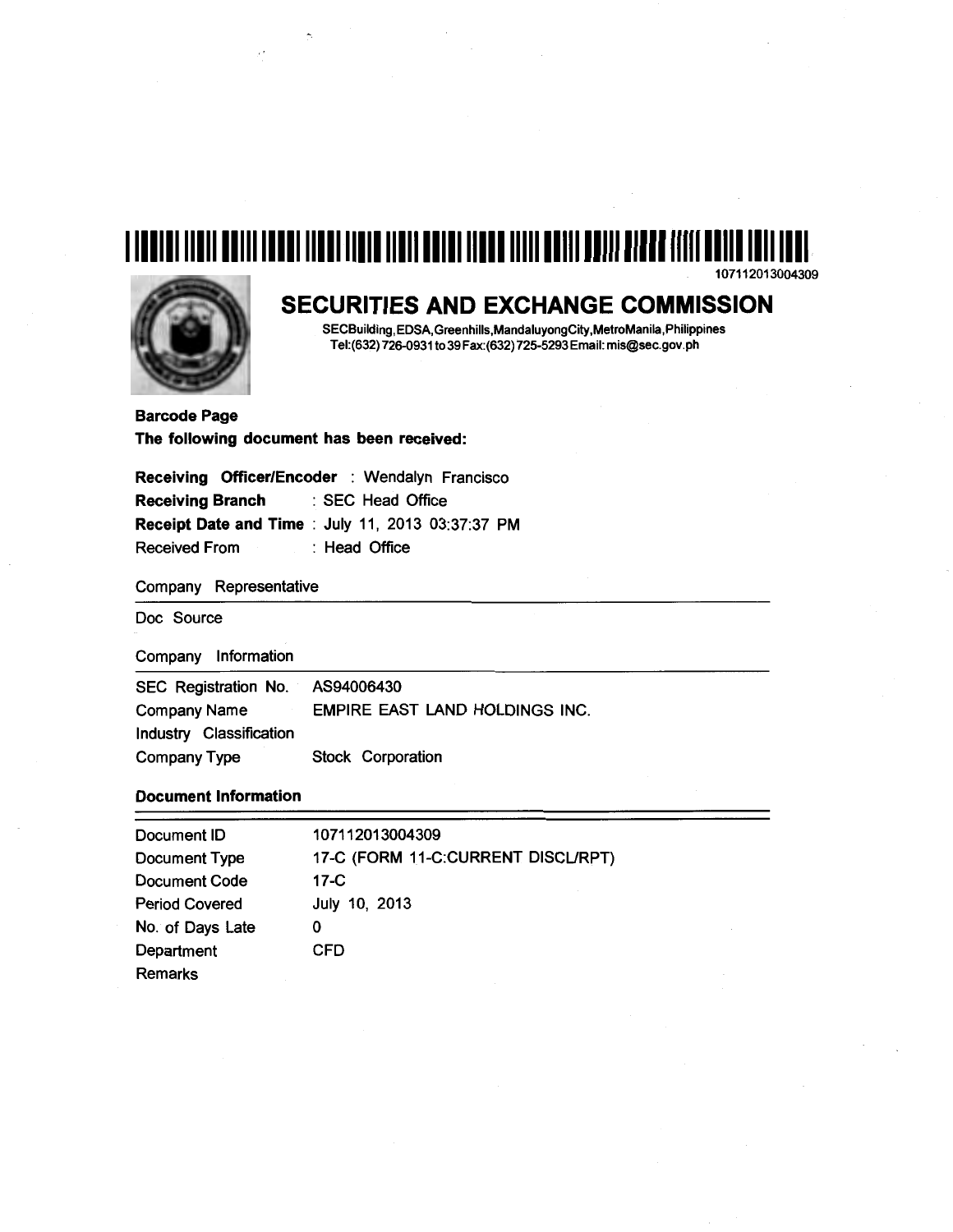#### SECURITIES AND EXCHANGE COMMISSION

#### SEC FORM 17 -C

### CURRENT REPORT UNDER SECTION 17 OF THE SECURITIES REGULATION CODE AND SRC RULE 17.2(c) THEREUNDER

- 1. July 10, 2013 Date of Report
- 2. SEC Identification No: AS094-006430 3. SIR Tax Identification No : 003-942-108
- 4. EMPIRE EAST LAND HOLDINGS, INC. Exact name of issuer as specified in its charter
- 5. Metro Manila Province, Country or other jurisdiction of incorporation or organization
- 6. (SEC Use Only) Industry Classification Code
- 7. 21st Floor, The World Centre 330 Sen. Gil J. Puyat Avenue Makati City, Philippines 1227 Address of principal office
- 8. (632) 867-8351 to 59 Issuer's telephone number, including area code
- 9. Securities registered pursuant to Sections 8 and 12 of the SRC or Sections 4 and 8 of the RSA

Title of Class

Number of Shares of Common Stock Outstanding

Common

14,676,199,167

10. Item 9 (b)

Please refer to the attached press statement.

### **SIGNATURE**

Pursuant to the requirements of The Securities Regulation Code, the Issuer has duly caused this report to be signed on its behalf by the undersigned hereunto duly authorized.

EMPIRE EAST LAND HOLDINGS, INC.<br>By:  $\begin{matrix} \mathcal{P} \\ \mathcal{P} \end{matrix}$   $\mathcal{R}$   $\alpha$   $\alpha$ 

EVELYNG. CACHO Vice President for Finance and Corporate Information Officer July 10, 2013